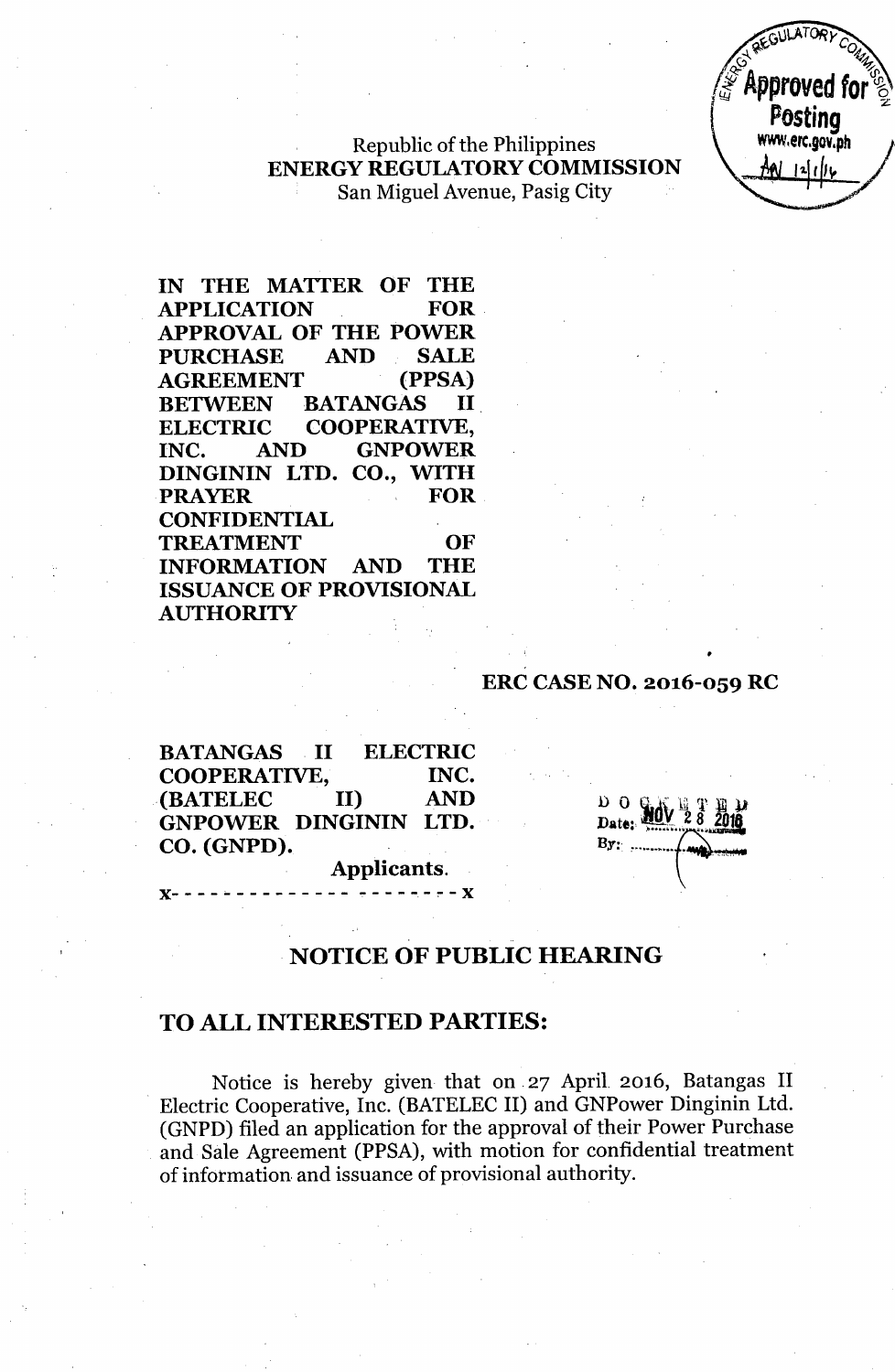In the said application, BATELEC II and GNPD alleged the following:

- 1. Applicant Batangas II Electric Cooperative (BATELEC II) is a non-stock, non-profit electric cooperative duly organized and existing under Philippine laws, with principal office at Antipolo del Norte, Lipa City, Batangas. It is duly authorized to distribute electricity in the cities of Lipa and Tanauan, and the Municipalities of Alitagtag, Balete, Cuenca, Laurel, Lobo, Mabini, Malvar, Mataas na Kahoy, Padre Garcia, Rosario, San Jose, San Juan, Taysan, Talisay and Tingloy, all in the Province of Batangas (collectively, the "Franchise Area"). A copy of its Certificate of Franchise is herein attached and forms an integral part hereof as Annex "A". A copy of its Articles of Incorporation and By-laws is also attached as Annexes "A-1" and "A-2", respectively and form integral parts hereof;
- 2. Meanwhile, Applicant GNPD is a duly registered limited partnership organized and existing under Philippine laws, and is engaged in the business of developing, constructing, operating and owning power generation facilities. Its principal office is at the 28th Floor, The Orient Square Building, Don Francisco Ortigas, Jr. Road, Ortigas Center, Pasig City. A copy of its Certificate of Registration issued by the Securities and Exchange Commission (SEC) and Articles of Partnership is herewith attached and made integral parts hereof as **Annexes** "B" and "B-1", respectively;
- 3. Applicants may be served with orders, notices and other legal processes of this Honorable Commission through the respective addresses of the undersigned counsels;
- 4. By and pursuant to *Sections* 25, 43 *(u)* and 45 *(b) of Republic Act No.* 9136, otherwise known as the *Electric Power Industry Reform Act of 2001 (EPIRA),* and its *Implementing Rules and Regulations,* this *Application* is submitted to this Honorable Commission for its due consideration and approval of the Power Purchase and Sale Agreement (PPSA) executed by and between Applicants BATELEC II and GNPD;

## I. STATEMENT OF FACTS

- 5. Based on its supply-demand forecast, BATELEC II's peak demand in 2016 is 140MW, with an average peak load growth rate of 2%. Therefore, its peak demand is expected to increase to 154MW in 2020;
- 6. In view of the increasing demand in its Franchise Area, BATELEC II solicited proposals from potential suppliers for its future power requirements;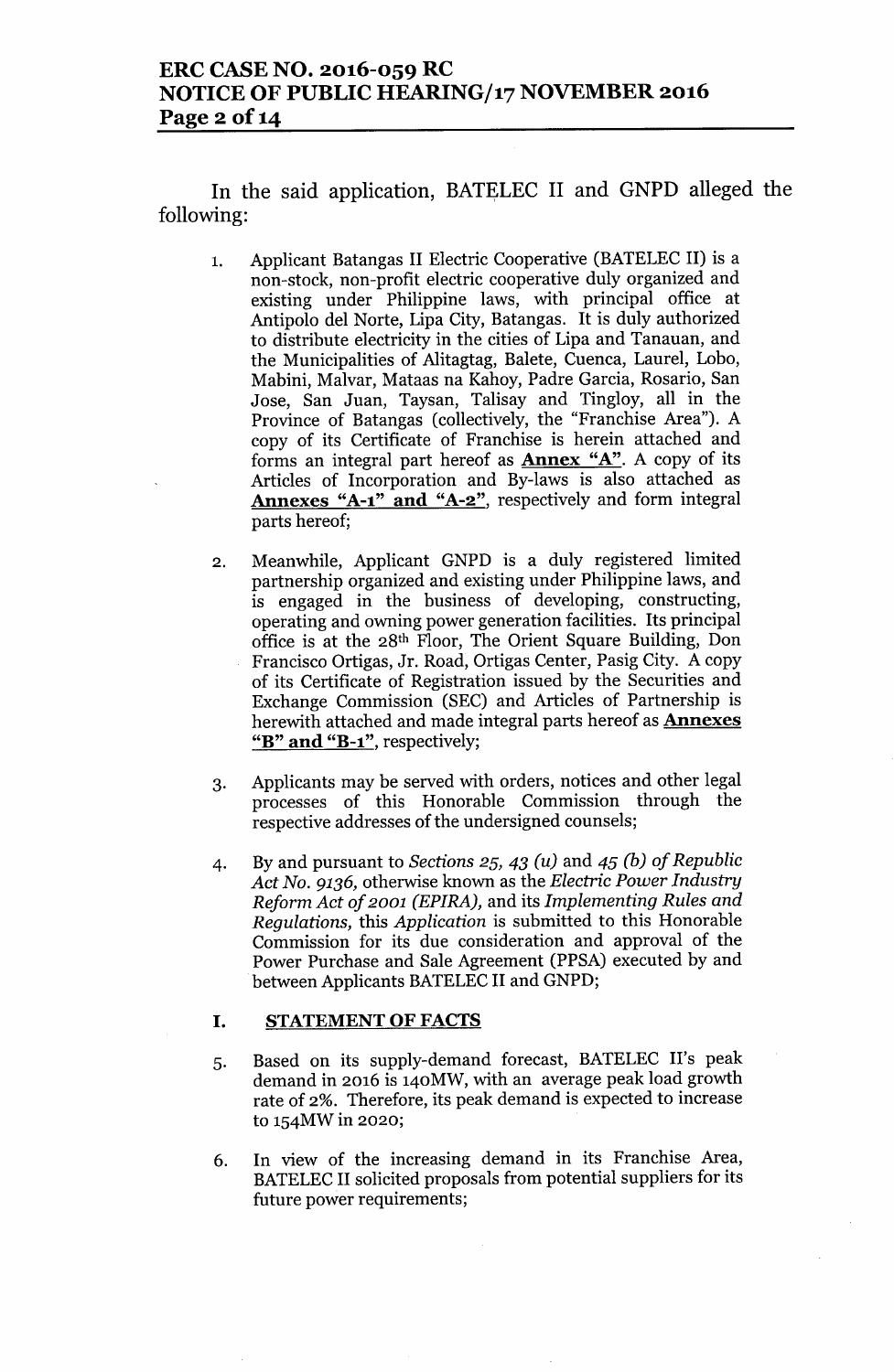## ERC CASE NO. 2016-059 RC NOTICE OF PUBLIC *HEARINGJ17* NOVEMBER 2016 Page 3 of 14

- 7. BATELEC II received GNPD's proposal, along with the proposals of other generators, to supply its future power requirements. BATELEC II, being aware of the competitive procurement process that GNPD underwent through its Power Purchase and Sale Agreements with the eleven (11) Region 8 electric cooperatives, has employed its internal comparison and validation of the generation offers of all the coal-fired power plants (both existing and future) through the ERCapproved power supply agreements;
- 8. After careful evaluation of GNPD's offer, BATELEC II found GNPD's rate to be competitive and consistent with its mandate to procure its power supply requirement on a least cost manner and on the terms most advantageous to BATELEC II. Thereafter, the contract for a portion of the supply of BATELEC II's power requirements was awarded to GNPD, as approved by BATELEC II's board of directors;
- 9. Consequently, on 20 April 2016, BATELEC II executed with GNPD the subject PPSA, a copy of which is herewith attached and forms an integral part hereof as Annex "C" ;
- 10. The PPSA provides for GNPD's supply of BATELEC II's future power requirements equivalent to 20MW commencing in 2020, with the option to start delivery earlier than the target commercial operations on an interim basis;
- 11. GNPD will deliver environmentally clean electric power from two (2) by 660 MW-net clean pulverized coal-fired electric power generation facility (hereinafter, the "Generation Facility"), which it will build, own and operate in Barangay Alasasin, Municipality of Mariveles, Province of Bataan (the "Project").

## II. ABSTRACT OF THE PPSA AND OTHER RELATED INFORMATION

- 12. The following are the salient features of the PPSA<sup>11</sup>
	- a. TERM. The PPSA shall be in force for a period of one hundred eighty (180) billing periods from the date to be specified in the Commencement Date Notice defined as the written notice that indicates the commencement of the first delivery of the Product after GNPD begins commercial operations in the market, which shall not be later than the first day of the Billing Period immediately after the lapse of thirty six (36) months from the ERC's final approval of the PPSA;

<sup>&</sup>lt;sup>1</sup> Capitalized terms used but not defined herein have the meaning as defined in the PPSA.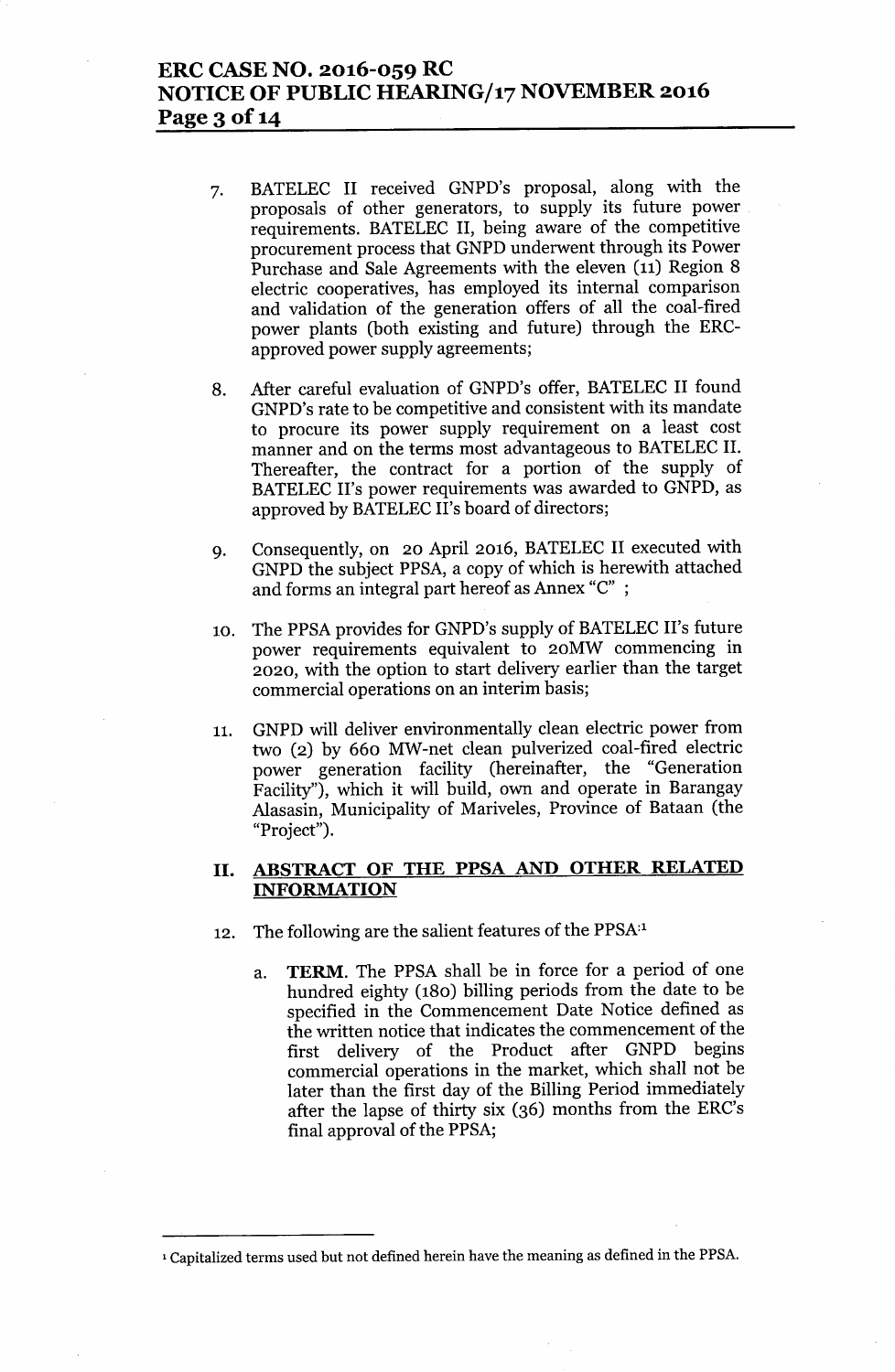# ERC CASE NO. 2016-059 RC NOTICE OF PUBLIC HEARING/17 NOVEMBER 2016 Page 4 of 14

- b. SOURCE OF SUPPLY<sup>2</sup> GNPD shall make available, sell, and deliver or cause to be delivered to BATELEC II the Product at the Delivery Point, whether sourced from GNPD's Generation Facility or from other electricity generators, including the Wholesale Electricity Spot Market (WESM).
- c. CONTRACTED CAPACITY. BATELEC II is contractually entitled to receive from GNPD, at any hour, subject to GNPD's Available Capacity for such hour, the Contracted Capacity, as follows:

| ear | <b>Contracted Capacity (kW)</b> |
|-----|---------------------------------|
| 1.  | 20,000                          |
|     | 20,000                          |
|     | 20,000                          |
|     | 20,000                          |
|     | 20,000                          |
|     | 20,000                          |
|     | 20,000                          |
|     | 20,000                          |
|     | 20,000                          |
| 10  | 20,000                          |
| 11  | 20,000                          |
| 12  | 20,000                          |
| 13  | 20,000                          |
|     | 20,000                          |
| 15  | 20,000                          |

The Minimum Quantity is a function of the Contracted Capacity and the Minimum Capacity Factor, taking into account GNPD's availability for a year multiplied by 8,760 hours (which is the number of hours in a year).

*C.l.* Option to Increase Contracted Capacity. Section 3.7 of the PPSA provides that upon written notice to GNPD, BATELEC II may, upon approval by GNPD, increase its Contracted Capacity which increase shall be subjected to the same terms and conditions contained in the PPSA. In considering whether or not to approve the request for increase in Contracted Capacity, GNPD may take into consideration the capacity available for such increase from its facility in its sole opinion, and/or the willingness of any other buyer to assign its Contracted Capacity. Such increase in Contracted Capacity shall be effective on the date GNPD gives its written approval.

<sup>2</sup> Section 3.1, Article 3 Obligation and Deliveries, page 12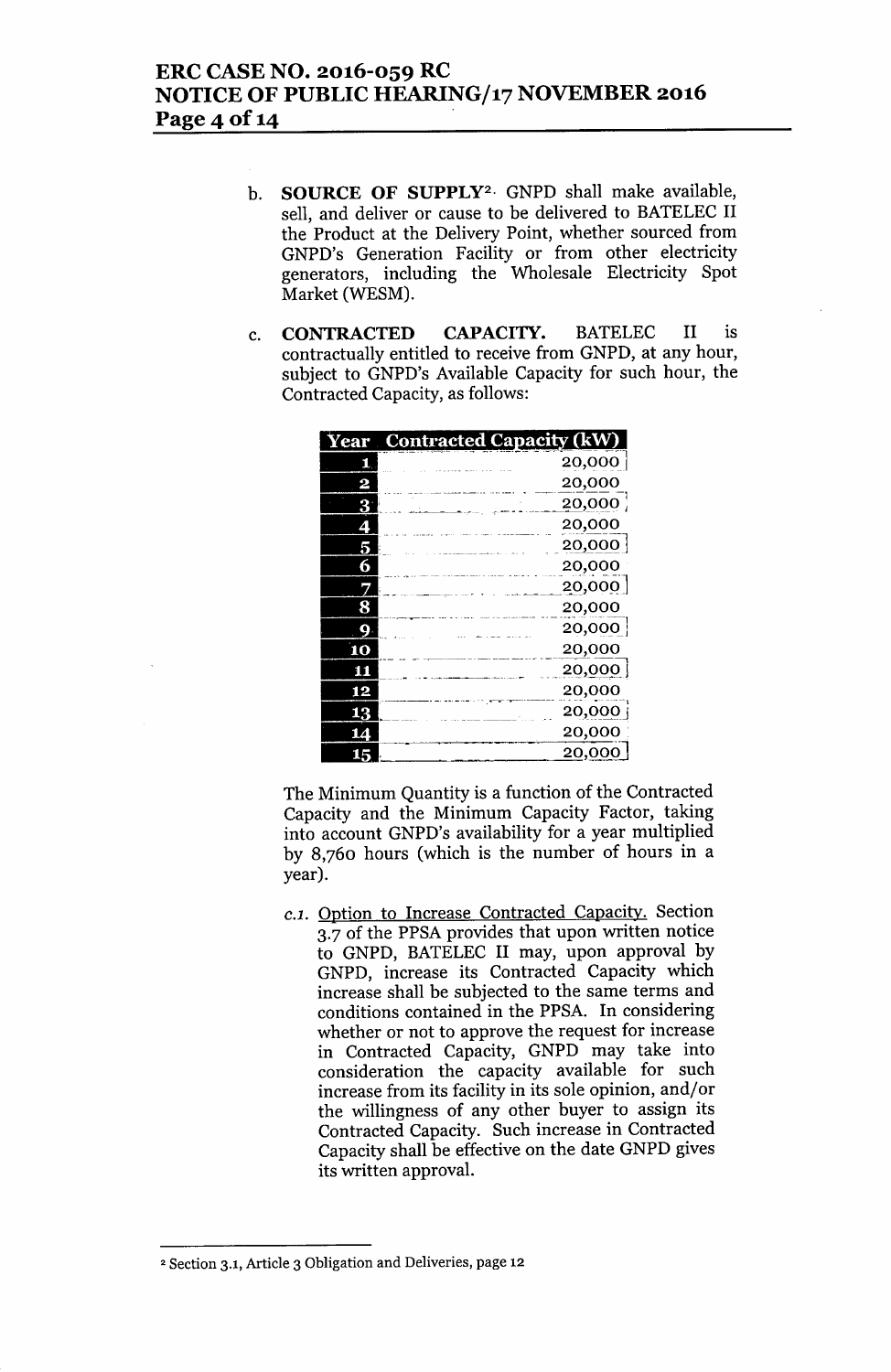d. **CONTRACT PRICE.** The Contracted Capacity shall be paid the Contract Price, which is comprised of the Capacity Fee and Energy Fee, denominated in US Dollars, but may be paid in Philippine Peso (PhP). The calculation of the Contract Price for a particular Billing Period will be:

#### **Contract Price = Capacity Fee + Energy Fee**

d.1 The Capacity Fee is the component of the Contract Price allocated to pay for the cost, as well as, the operations and maintenance of the power plant and is designated as the Capacity Fee in Schedule 1 to the PPSA,, as such may be adjusted from time to time based on GNPD's Capacity Factor.

The corresponding Capacity Fee for a given Capacity Utilization Factor is set forth in the table below:

| Capacity                         | <b>Capacity Fee</b> |
|----------------------------------|---------------------|
| <b>Utilization Factor</b><br>(%) | $(*/kWh)$           |
| 100%                             | 0.0466              |
| 99%                              | 0.0470              |
| 98%                              | 0.0474              |
| 97%                              | 0.0477              |
| 96%                              | 0.0481              |
| 95%                              | 0.0485              |
| 94%                              | 0.0489              |
| 93%                              | 0.0493              |
| 92%                              | 0.0497              |
| 91%                              | 0.0501              |
| 90%                              | 0.0506              |
| 89%                              | 0.0510              |
| 88%                              | 0.0515              |
| 87%                              | 0.0519              |
| 86%                              | 0.0524              |
| 85%                              | 0.0529              |
| 84%                              | 0.0534              |
| 83%                              | 0.0539              |
| 82%                              | 0.0544              |
| 81%                              | 0.0550              |
| 80%                              | 0.0555              |
| 79%                              | 0.0561              |
| 78%                              | 0.0566              |
| 77%                              | 0.0572              |
| 76%                              | 0.0578              |
| 75%                              | 0.0585              |
| 74%                              | 0.0592              |
| 73%                              | 0.0599              |
| 72%                              | 0.0606              |
| 71%                              | 0.0613              |
| 70%                              | 0.0621              |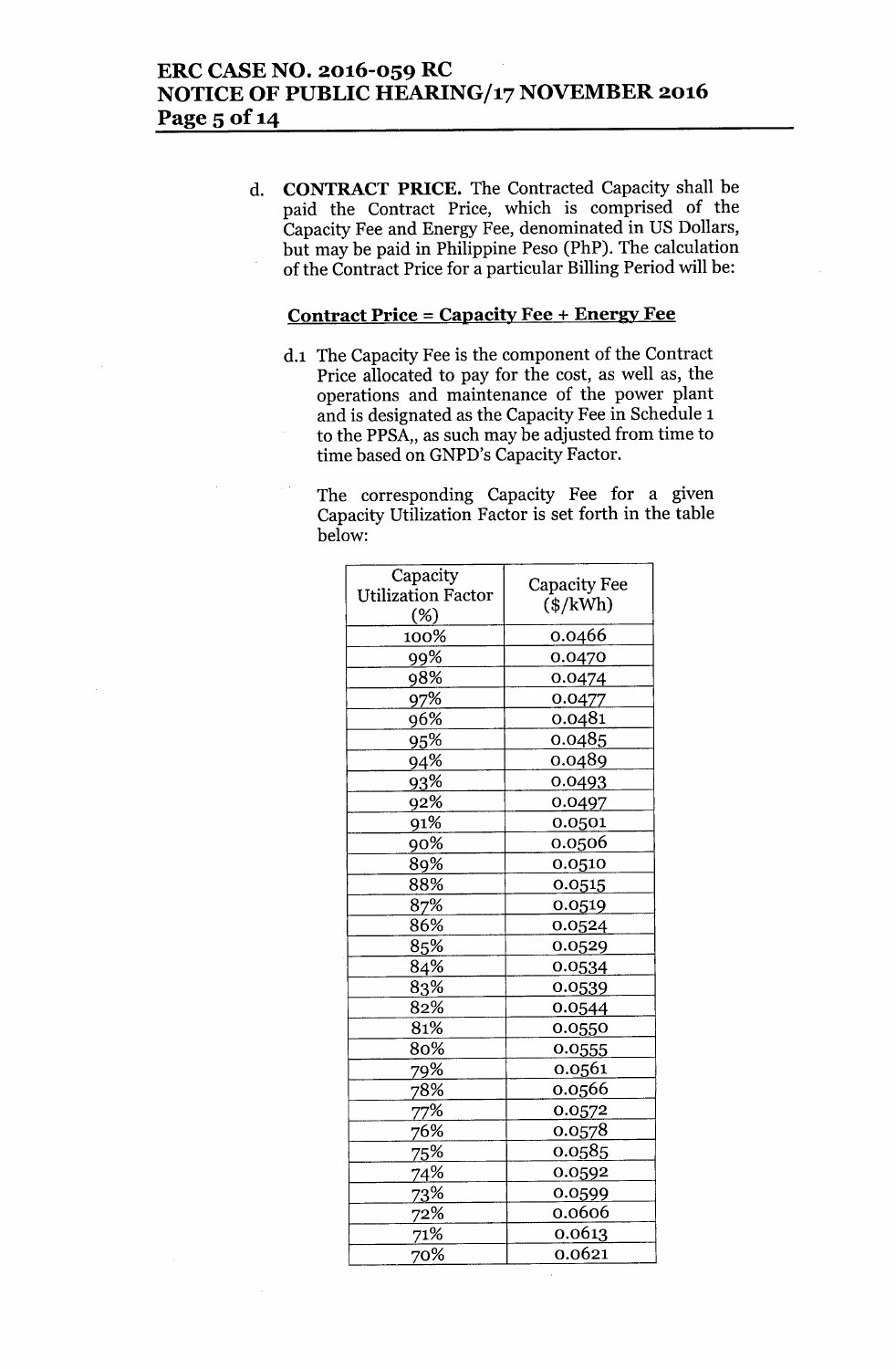# ERC CASE NO. 2016-059 RC NOTICE OF PUBLIC HEARING/17 NOVEMBER 2016 Page 6 of 14

| 69% | 0.0629 |
|-----|--------|
| 68% | 0.0637 |
| 67% | 0.0645 |
| 66% | 0.0653 |
| 65% | 0.0662 |

In case the Capacity Utilization Factor is not a whole number, the Capacity Fee shall be computed using the formula below.

## Capacity Fee = - 0.10773 x (CUF)<sup>3</sup> + 0.33975 x (CUF)<sup>2</sup> - $0.3932 x (CUF) + 0.2078$

## *Where:*

## **Capacity Fee** = is the Capacity Fee in  $\frac{1}{2}$ /kWh

 $CUF = is the Capacity Utilization Factor$ between 65% and 100%, provided that if the actual CUF is below 65% (the "Minimum Capacity Utilization Factor"), the Capacity Price shall be calculated based on the Capacity Fee and quantity associated with the Minimum Capacity Utilization Factor.

The Capacity Utilization Factor (CUF) shall be computed as follows:

## Capacity Utilization =

## Q

Factor (CUF)

 $\overline{CC X (H_T - EH_{TO})}$ 

*Where:*

| Q<br>$\overline{\text{CC}}$ | $=$ Quantity of kWh<br>$=$ Contracted Capacity, in kW, as set<br>forth in Schedule 1                                         |
|-----------------------------|------------------------------------------------------------------------------------------------------------------------------|
| $H_T$                       | = Total number of hours in such<br><b>Billing Period</b>                                                                     |
| <b>EHTO</b>                 | = the sum of the duration, in<br>Equivalent Hours, of Scheduled<br>Outages and Unscheduled Outages<br>in such Billing Period |

d.2. The Energy Fee is the component of the Contract Price allocated to pay for the coal, including Government Charges, designated as the Energy Fee in Schedule 1 of the PPSA as adjusted from time to time due to changes in the delivered price of the coal. The Energy Fee shall be computed in accordance with the following formula: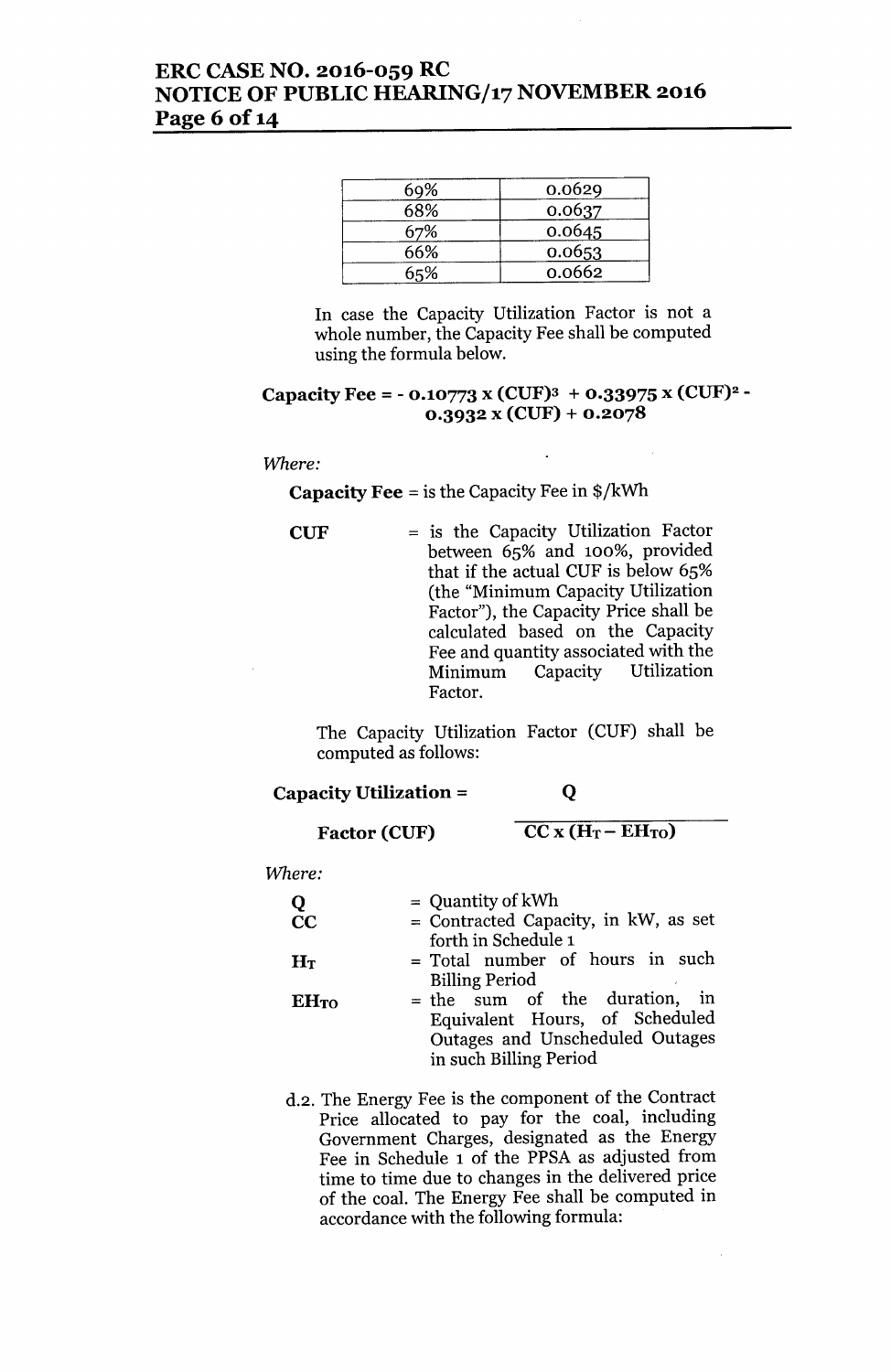$$
Energy\,Fee = IEF \times \left[\frac{CIF_n}{CIF_0}\right]
$$

*Where:*

*IEF - Initial Energy Fee equal* to *\$0.0328/ kWh CIFn - CIF Cost of Fuelfor Billing Period* n *CIFo - Base CIF Cost of Fuel equal* to *\$10.2514/ million kcal*

- e. PROMPT PAYMENT DISCOUNT (PPD). Section 5.3 (c) of the PPSA provides that if BATELEC II pays the invoice amount in full within ten (10) days of receipt from GNPD, BATELEC II shall receive a credit on the next subsequent bill equal to \$0.0012/kWh multiplied by the actual quantity of the Product actually delivered set forth in such invoice for the Billing Period for which the credit was earned;
- f. CAPACITY UTILIZATION DISCOUNT. Section 5.3 (d) of the PPSA provides that if BATELEC II pays the invoice amount in full in accordance with GNPD's invoice instructions on or before the twenty-fifth (25th) day of the succeeding calendar month from the relevant Billing Period and BATELEC II's CUF is greater than or equal to 65%, aside from the PPD, BATELEC II shall receive a credit on the next subsequent bill equal to 2.8% of the Energy Fee multiplied by the actual quantity of the Product actually delivered set forth in such invoice for the Billing Period for which the credit was earned;
- g. SCHEDULED OUTAGES AND UNSCHEDULED OUTAGES. Pursuant to Section 3.2, GNPD is allowed Scheduled Outage not to exceed five hundred forty (540) Equivalent Hours for each Contract Year, during which times reduced or no deliveries will be available to BATELEC II. Likewise, GNPD is allowed Unscheduled Outage of five hundred forty (540) Equivalent Hours for each Contract Year during which times reduced or no deliveries will be available to the Buyer;

## III. ADVANTAGES OF GNPD'S SUPPLY OF POWER AND IMPACT ON BATELEC II'S OVERALL RATES

13. Currently, BATELEC II receives a total of 115MW from its existing suppliers, out of its peak requirement of 140MW. With an average peak load growth rate of 2%, BATELEC II forecasts that by 2020, its peak demand has increased to 154MW. Copies of BATELEC II's Demand-Supply Scenario from 2016 to 2020 and Historical and Forecasted Data for years 2013 to 2025 are herewith attached and form integral parts hereof as Annex "D";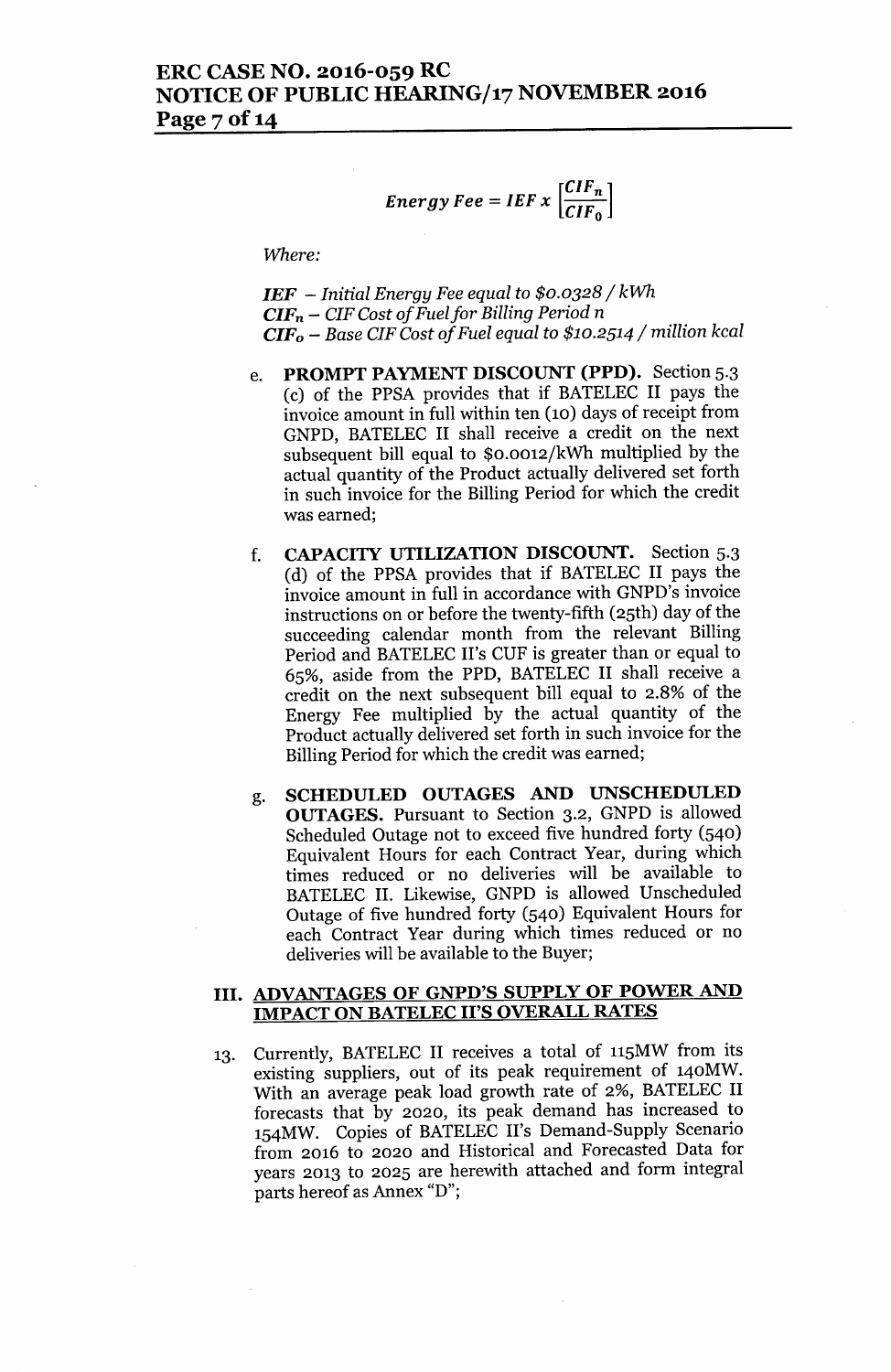# ERC CASE NO. 2016-059 RC NOTICE OF PUBLIC HEARING/17 NOVEMBER 2016 Page 8 of 14

- 14. The additional supply from GNPD will, therefore, help alleviate and sustain the future power supply needs of the Luzon and Visayas Grids including the Franchise Area of BATELEC II to prevent any likelihood of brownouts and power shortages;
- 15. Among alternative suppliers capable of providing additional energy to BATELEC II, GNPD's rates proved to be more reasonable and competitive. While GNPD's offer to BATELEC II is primarily intended for its base load requirements, the Capacity Factor Pricing under the PPSA provides flexibility to BATELEC II in its utilization of the Contracted Capacity;
- 16. BATELEC II simulated a rate impact analysis which ultimately resulted in a reduction of PhPo.0550/kWh with the execution of the PPSA with GNPD to wit:

## Simulation of Generation Mix Rate without GNPD for the Year 2020

| Power<br><b>Supplier</b> | Forecasted<br>2020<br>Quantity<br>(kWh) | <b>Amount (PhP)</b>  | <b>Percent</b><br><b>Share</b><br>(%) | Average<br>Rate<br>(PhP/k)<br>Wh) | Weighte<br>Average<br>Rate<br>(PhP/k)<br>Wh) |
|--------------------------|-----------------------------------------|----------------------|---------------------------------------|-----------------------------------|----------------------------------------------|
| <b>GMCP</b>              | 763,019,032.34                          | 3,288,962,910.2<br>h | 79.77%                                | 4.3105                            |                                              |
| <b>GNPD</b>              | 0.00                                    | 0.00                 | $0.00\%$                              | 0.0000                            | 4.1810                                       |
| <b>WESM</b>              | 193,448,512.23                          | 710,066,973.66       | 20.23%                                | 3.6706                            |                                              |
| <b>TOTAL</b>             | 956,467,544.57                          | 3,999,029,883.9      | 100%                                  |                                   |                                              |

# Simulation of Generation Mix Rate with GNPD for the

| Year 2020 |
|-----------|
|           |

| Power<br><b>Supplier</b> | Forecasted<br>2020<br><b>Quantity</b><br>(kWh) | <b>Amount (PhP)</b> | Percent<br><b>Share</b><br>(%)   | Average<br>Rate<br>(PhP/k)<br>Wh) | Weighte<br>Average<br>Rate<br>(PhP/k)<br>Wh) |
|--------------------------|------------------------------------------------|---------------------|----------------------------------|-----------------------------------|----------------------------------------------|
| <b>GMCP</b>              | 788,149,248.51                                 | 3,360,907,246.6     | 82.40%                           | 4.2643                            |                                              |
| <b>GNPD</b>              | 163,910,000.00                                 | 548,249,681.00      | 17.14%                           | 3.3448                            | 4.1260                                       |
| <b>WESM</b>              | 4,408,296.06                                   | 37,211,820.72       | 0.46%                            | 8.4413                            |                                              |
| <b>TOTAL</b>             | 956,467,544.57                                 | 3,946,368,748.3     | 100%                             |                                   |                                              |
|                          |                                                |                     | <b>Generation Rate</b><br>Impact |                                   | <u>(0.0550)</u>                              |

#### Notes:

i. *Simulation* is *based* on *the forecasted 2020*

*load profile*

ii. *GNPD rate* is *based* on *the applicable (i) Capacity Fee (Net of PPD)* at *Resulting Capacity Utilization Factor; (ii) Average March 2015 - February 2016 FOREX (iii)Energy Fee based* on *projected 2020 prices subject* to *rate escalation based* on *2020 Inflation Factorsfrom World Bank Commodities Price Forecast*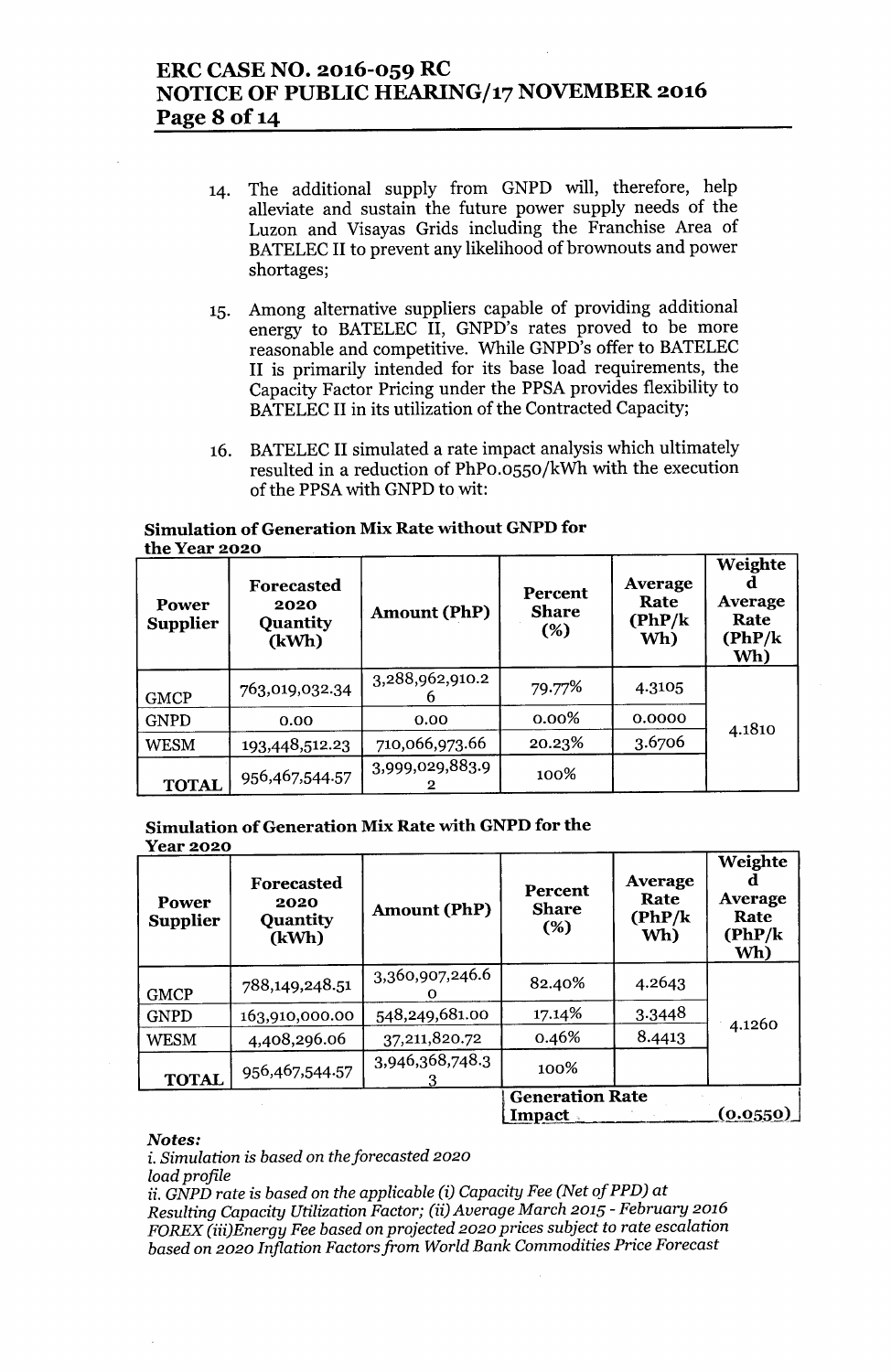# ERC CASE NO. 2016-059 RC NOTICE OF PUBLIC HEARING/17 NOVEMBER 2016 Page 9 of 14

#### *(Nominal USD), July* 15, *2015*

*iii. GMCP rate* is *based* on *the applicable (i) Capacity Fee (Net of PPD) at Resulting Capacity Factor; (ii) Average March 2015 - February 2016 FOREX and Energy Fee iv. WESM Prices* is *based* on *2015 Average prices of Nodal Points of BATELEC II Escalated annually by 3%*

- 17. A copy of BATELEC lIs' Rate Impact Analysis is attached herewith as Annex "E" and forms an integral part hereof;
- 18. Additionally, to support this Application, particularly the proposed rate structure, Applicants attach the following documents to form integral parts hereof, to wit:

| <b>ANNEX</b>       | <b>DOCUMENT</b>                                            |  |  |
|--------------------|------------------------------------------------------------|--|--|
| ``F"               | Details of the PPSA                                        |  |  |
| "F-1"              | Rate Calculation and Sample<br>Discussion of               |  |  |
|                    | Computation                                                |  |  |
| "G"                | GNPD's Financial Assumptions including Project             |  |  |
|                    | Cost, Sources of Financing, Debt-Equity Ratio, WACC        |  |  |
|                    | computation, and Projected Equity IRR                      |  |  |
| "H"                | of Costs including Engineering,<br>Breakdown               |  |  |
|                    | Procurement and Construction (EPC) Costs,                  |  |  |
|                    | Operations and Maintenance (O&M) Costs, and                |  |  |
|                    | <b>Projected Fuel Costs</b>                                |  |  |
| ``I"               | Projected Balance Sheet, Income Statement, Revenue         |  |  |
|                    | and Cash Flow                                              |  |  |
| ``J"               | <b>Details of Fuel Procurement</b>                         |  |  |
| $``J-1"$           | Sworn Statement - Coal Procurement Process                 |  |  |
| "К"                | <b>GNPD's 2014 Audited Financial Statements</b>            |  |  |
| $\overline{``L"'}$ | <b>GNPD's Power Project Description</b>                    |  |  |
| "M"                | <b>GNPD's Transmission Plan for the Dinginin Project</b>   |  |  |
| $\mathbf{``N''}$   | Certificate of Endorsement from DOE that the Project       |  |  |
|                    | is included in the DOE's Power Development Plan            |  |  |
| $N-1"$             | Environmental Compliance Certificate from DENR             |  |  |
| "O"                | <b>BATELEC II's Distribution Development Plan</b>          |  |  |
| $``\overline{P"}$  | GNPD's General Partners' Certificate on, among             |  |  |
|                    | others, the authority to execute the the PPSA with         |  |  |
|                    | BATELEC II; the designation of duly authorized             |  |  |
|                    | representatives; to file this Application with the ERC;    |  |  |
|                    | and the designation of legal counsels                      |  |  |
| "Q"                | Certificate/Board<br>Secretary's<br><b>BATELEC</b><br>II's |  |  |
|                    | Resolution authorizing the approval and signing of         |  |  |
|                    | the PPSA, including supplements and annexes, with          |  |  |
|                    | GNPD; the designation of its President and/or              |  |  |
|                    | General Manager to sign and execute these                  |  |  |
|                    | documents; and the submission of the PPSA for              |  |  |
|                    | ERC's approval                                             |  |  |

19. Applicants BATELEC II and GNPD reserve their right to submit other documents, either in the course of the hearing or as may be required by this Honorable Commission;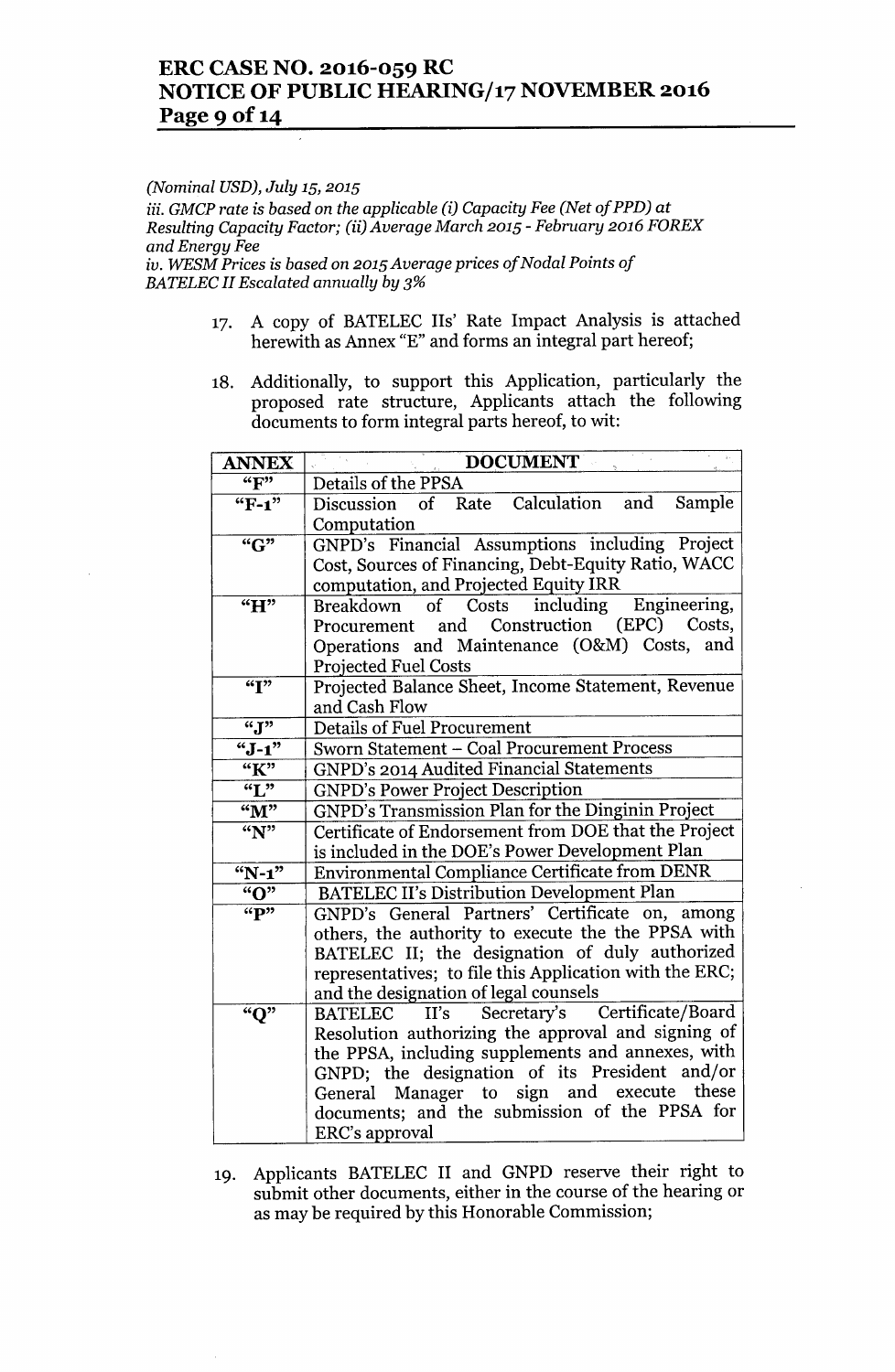#### IV. COMPLIANCE WITH PRE-FILING REQUIREMENTS

- 20. Applicants manifest compliance with the pre-filing requirements mandated under Rule 3, Section 4 (e) of the Implementing Rules and Regulations of the EPIRA and Rule 6 of the 2006 ERC Rules of Practice and Procedure, to be established by the following:
	- a. Certifications acknowledging receipt of this *Application* with annexes to be issued by the Legislative Bodies of the Province of Batangas, and the City of Lipa and Pasig City where Applicants principally operate, to be appended as Annexes "R", "S" and "T", respectively;
	- b. Notarized Affidavit of Publication stating that this *Application* was published in a newspaper of general circulation within Applicants' Franchise Area and/or area of principal operation, to be appended herein as Annex " $U$ "; and
	- c. Complete newspaper issue where this *Application* was published, to be appended as Annex "U-1", and the relevant page thereof where the Application appears, as Annex "U-2".

## v. MOTION FOR CONFIDENTIAL TREATMENT OF ANNEXES "G", "H", "I", and "J"

- 21. Under Rule 4 of the ERC Rules of Practice and Procedure, a party to any proceeding before the Honorable Commission may request that certain information not be disclosed and be treated as confidential, by describing with particularity the information to be treated as confidential, specifying the ground for the claim of confidential treatment of the information and, if applicable, specifying the period during which the information must not be disclosed;
- 22. Applicant GNPD most respectfully moves for the confidential treatment of Annexes "G"3, "H"4, "1"5, and "J"6 hereof. These annexes, exclusively owned by Applicant GNPD, contain documents which are considered part of its business and trade secrets. As such, GNPD has the sole proprietary interest and will be unduly prejudiced should they be disclosed to the public;

<sup>3</sup> GNPD's Financial Assumptions including Project Cost, Sources of Financing, Debt-Equity Ratio, WACC computation, and Projected Equity IRR

<sup>4</sup> Breakdown of Costs including Engineering, Procurement and Construction (EPC) Costs, Operations and Maintenance (O&M) Costs, and Projected Fuel Costs

<sup>5</sup> Projected Balance Sheet, Income Statement, Revenue and Cash Flow

<sup>6</sup> Details of Fuel Procurement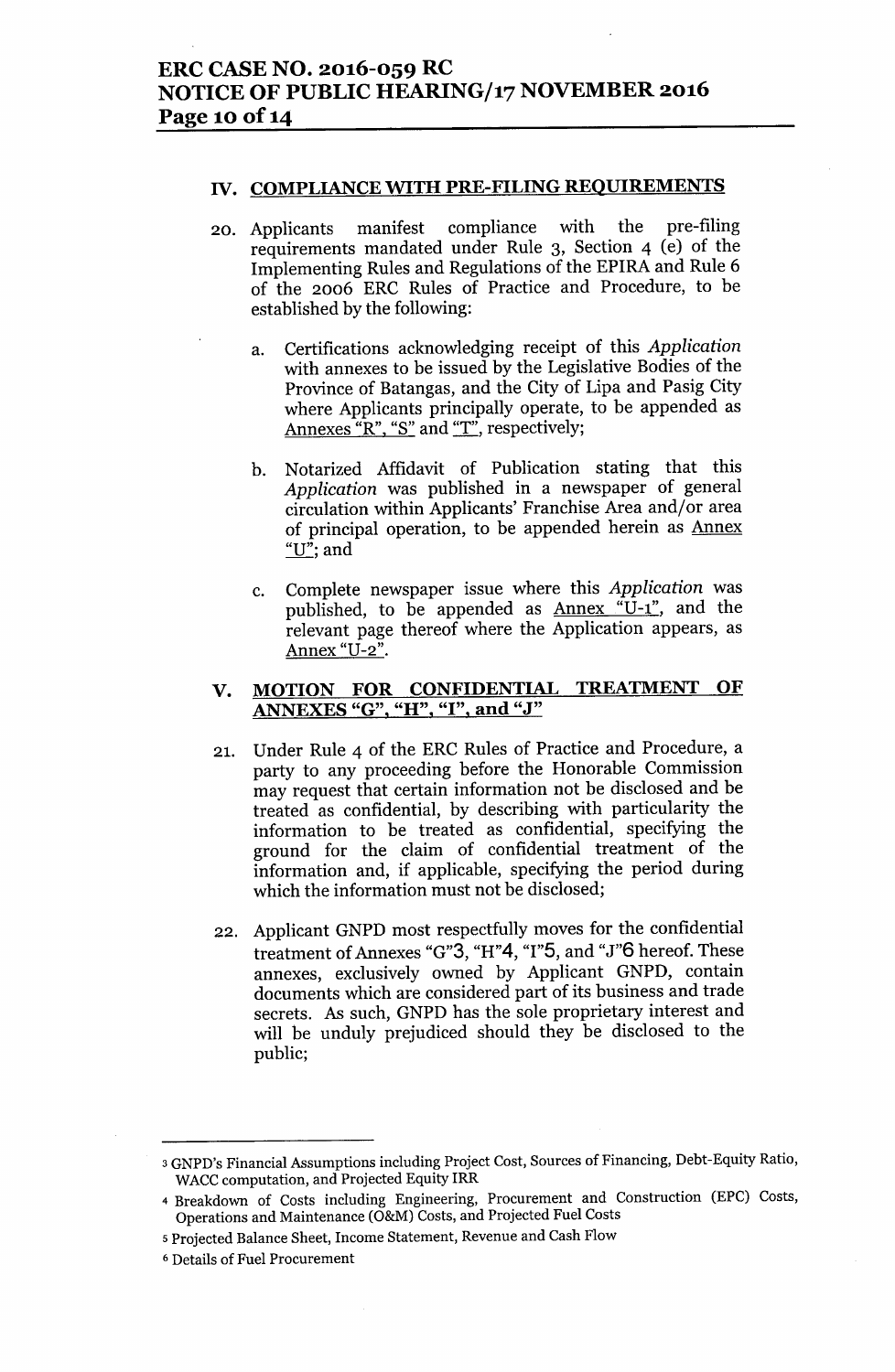# **ERC CASE NO. 2016-059 RC NOTICE OF PUBLIC HEARING/17 NOVEMBER 2016 Page 11**of 14

- 23. These annexes contain numbers, data, formula, methodology, and calculations involving valuable and sensitive commercial, financial and technological information reflecting GNPD's business operations and financial trade secrets. Therefore, the disclosure of GNPD's confidential, proprietary, and private information included in the aforesaid annexes should be protected from public dissemination. Otherwise, such information can be illegally and unfairly utilized by business competitors who may use the same for their own private gain and to the irreparable prejudice of GNPD. Negotiations with prospective customers may also be affected;
- 24. The information contained in Annexes "G", "H", "I", and "J", constitute "trade secrets", for which GNPD has actual and valuable proprietary interest. As explained by the Supreme Court, a trade secret may consist of any formula, pattern, device, or compilation of information that is used in one's business and gives the employer an opportunity to obtain an advantage over competitors who do not possess the information7. It is indubitable that trade secrets constitute proprietary rights and jurisprudence has consistently acknowledged the private character of trade secrets8. Further, as ruled in Garcia vs. Board of Investments9, trade secrets and confidential, commercial and financial information are exempt from public scrutiny;
- 25. It is respectfully submitted that the aforementioned Annexes must be accorded confidential treatment. As such, they are to be used exclusively by the Honorable Commission and for the sole purpose of evaluating this Application, thereby protecting these data from unnecessary public disclosure;
- 26. In accordance with Section 1(b), Rule 4 of the ERC Rules of Practice and Procedure, Applicant GNPD hereby submits one (1) copy each of Annexes " $G$ ", "H", "I", and "J", in a sealed envelope, with the envelope and each page of the documents stamped with the word "Confidential".

## **VI. MOTION FOR THE ISSUANCE OF PROVISIONAL AUTHORITY**

- 27. All the foregoing allegations are re-pleaded by reference in support of this Prayer for provisional authority.
- 28. The basis by which Applicants BATELEC II and GNPD pray for the issuance of a Provisional Authority or interim relief prior to final decision is Rule 14 of the ERC Rules of Practice and Procedure:

**"Section 3.** *Action* **on** *the Motion. - Motions for provisional authority or interim relief may*

*<sup>7</sup> Air Philippines Corporation us. Pennswell Inc.,* G.R. No. 172835, December 13,2007. *<sup>8</sup> Ibid.,*

<sup>9 177</sup> SCRA 374 (1989).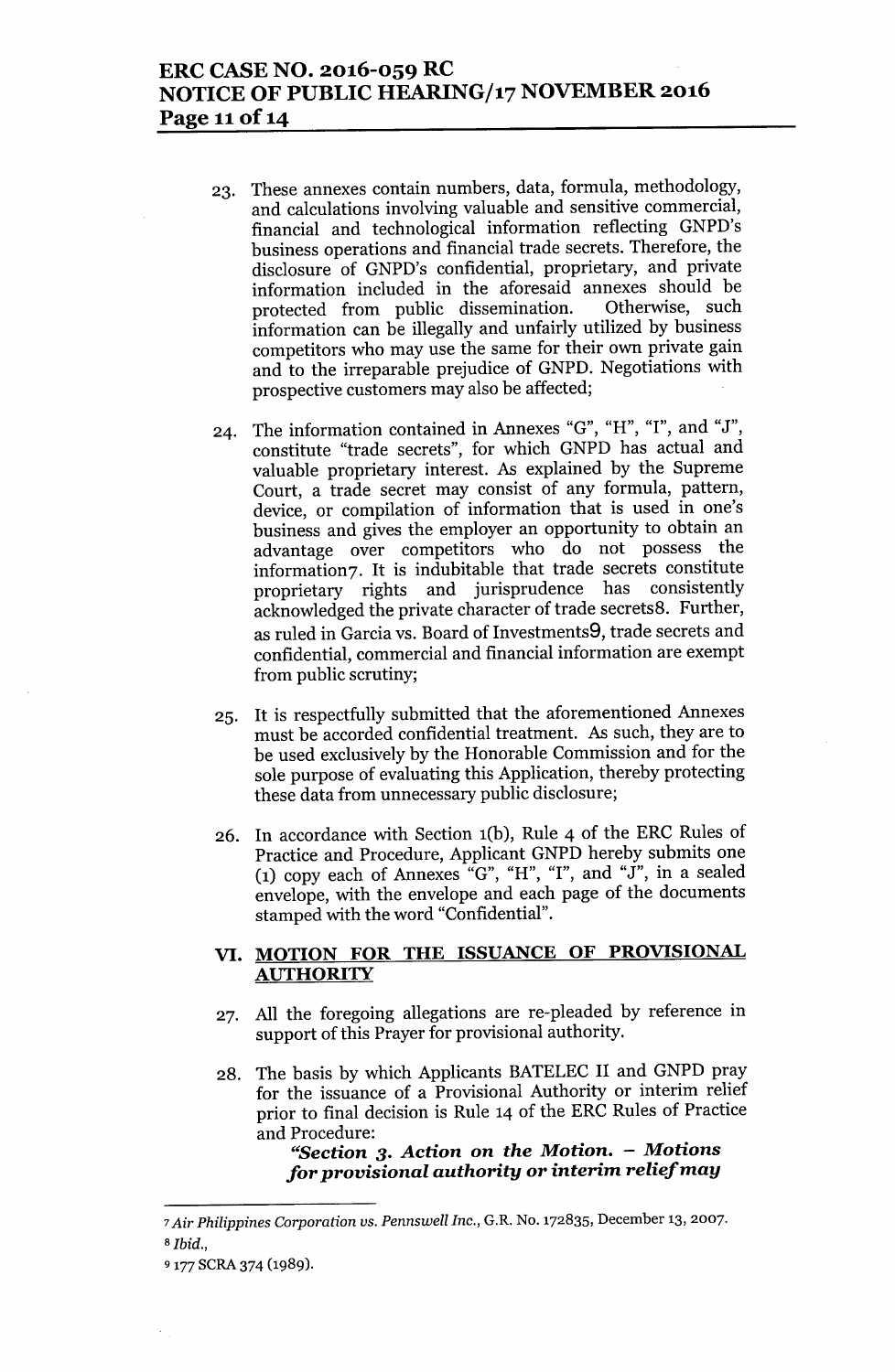## **ERC CASE NO. 2016-059 RC NOTICE OF PUBLIC HEARING/17 NOVEMBER 2016 Page 12** of 14

**be** *acted upon with* **or** *without hearing.* **The** *Commission shall act* **on** *the motion* **on** *the basis of the allegations of the application* **or** *petition and supporting documents and other evidences that applicant* or *petitioner has submitted and the comments* or *opposition filed by any interested person, if there be any."* [Emphasis Supplied]

- 29. Worthy of note is that based on the Department of Energy's (DOE) 2015-2030 Luzon and Visayas Grids Supply-Demand Outlook, Luzon's peak demand in 2015 is 8,974MW with an Annual Average Growth Rate (AAGR) of 4.25% while Visayas' Peak Demand is 1,847MW with AAGR of 3-4%. Therefore, Luzon's peak demand is expected to increase to 10,884MW in 2020, and to 16,165MW by the year 2030 and for Visayas, 2,042MW in 2020 and 3,025MW in 2030. This electricity demand growth has led to DOE's call for planning and investments in the power sector;
- 30. The continuous addition of supply shall help keep stable power supply for the increasing demand and low and stable cost of available power at the WESM and for the end-user;
- 31. Contributing to the Luzon's Grid's demand growth, BATELEC II's peak load demand increases at a rate of 2% per year. By 2020, it is projected that BATELEC II's existing power suppliers will not be able to meet the power needs of its member-consumers, which is expected to increase to 154MW;
- 32. Thus, the PPSA with GNPD is crucial for BATELEC II to guarantee that its forward power needs are satisfied, without compromising the reasonableness of the generation rate to be passed on to its member-consumers;
- 33. While delivery of power under the terms and conditions of the PPSA is expected to commence only in 2020, Applicants shall nonetheless begin its compliance with all financial and regulatory requirements and processes leading up to the timely installation of the Generation Facility;
- 34. It is worthy to note that part of the funds needed to construct GNPD's Generation Facility will be sourced from loans coming from banks/financial institutions. The Honorable Commission's provisional approval of the instant Application is a vital requirement for the release of the loan proceeds. Hence, a timely compliance with the requirements of the financial agreements ensures stable source of funds and timely construction of the Generation Facility, and the implementation of the PPSA. as contemplated by' the Applicants;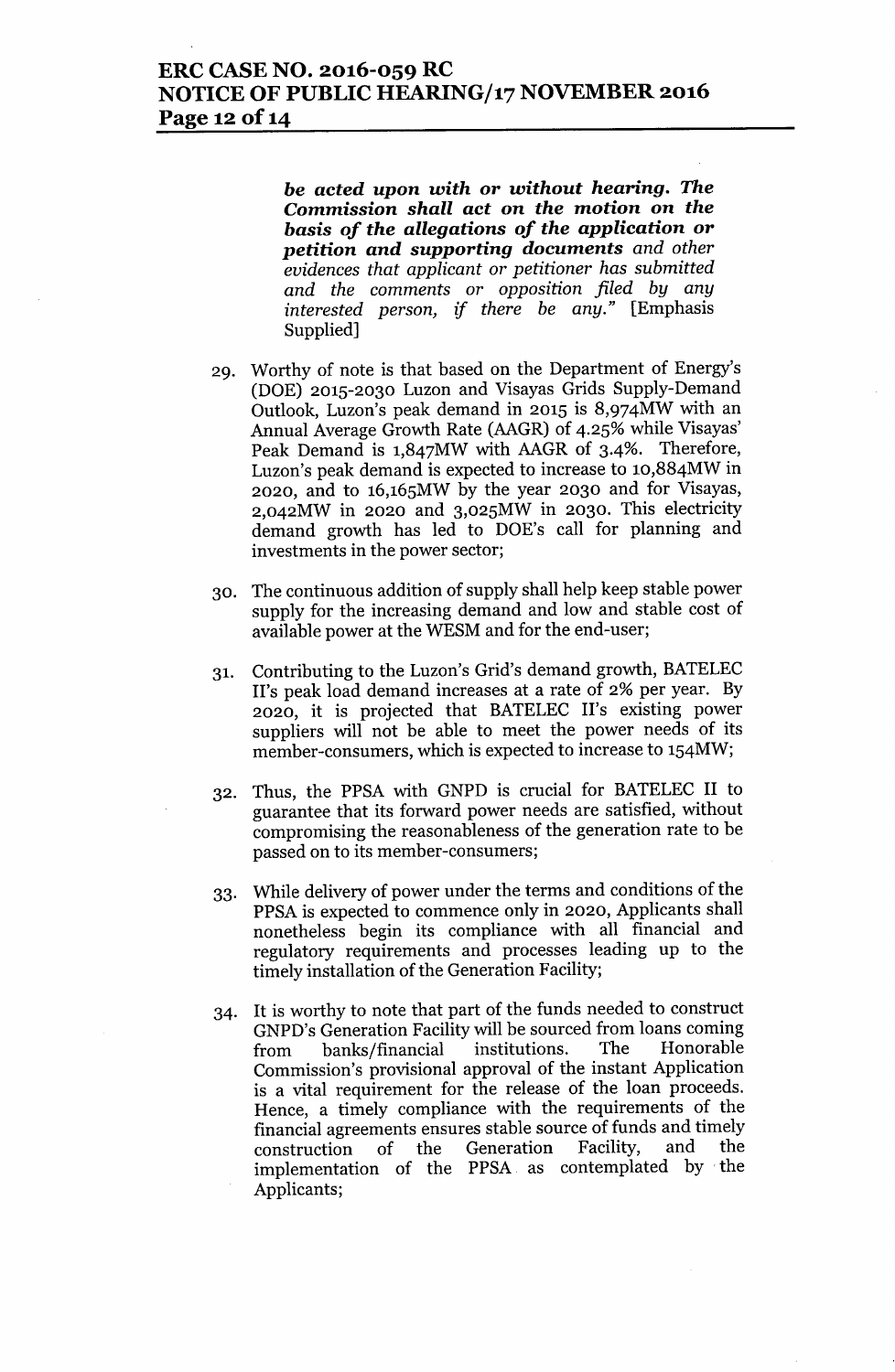- 35. With continuous financing, the timely implementation of the Project shall be assured, to the full benefit of BATELEC II. Otherwise, any delay in the implementation of the Project shall expose BATELEC II to supply risk and unstable market prices in the future; .
- 36. To emphasize the necessity of the provisional approval of this Application, a Judicial Affidavit to support the prayer for provisional authority will be attached herewith to form an integral part hereof as Annex "V";
- 37. In view thereof and in recognition of the fact that a substantial amount of time is customarily needed to evaluate the documents submitted to support the approval of this Application, Applicants BATELEC II and GNPD respectfully seek the kind consideration of the Honorable Commission to approve the instant Application immediately, albeit, provisionally;

#### PRAYER

WHEREFORE, premises considered, it is most respectfully prayed of this Honorable Commission that (i) all information set forth in **Annexes "G", "H", "I", and "J"** to the instant *Application* be treated as confidential; (ii) pending hearing on the merits, a Provisional Authority be DULY ISSUED authorizing the immediate implementation of the subject Power Purchase and Sale Agreement (PPSA) including the rate structure therein, as applied; (iii) that after due notice and hearing, the instant *Application,* the PPSA and the rate structure contained therein be DULY APPROVED.

Further, in the event that the Final Authority shall be issued after GNPD starts the actual delivery of power to BATELEC II under the terms of the subject PPSA said Final Authority shall be retroactively applied to the date of such actual delivery.

Other reliefs as may be just and equitable under the premises are, likewise, most respectfully prayed for.

The Commission has set the application for determination of compliance with the jurisdictional requirements, expository presentation, pre-trial conference, and evidentiary hearing on 26 January 2017 (Thursday) at ten o'clock in the morning (10:00 A.M.) at BATELEC II's Main Office, Antipolo Del Norte, Lipa City, Batangas.

All persons who have an interest in the subject matter of the proceeding may become a party by filing, at least five (5) days prior to the initial hearing and subject to the requirements in the Commission's Rules of Practice and Procedure, a verified petition